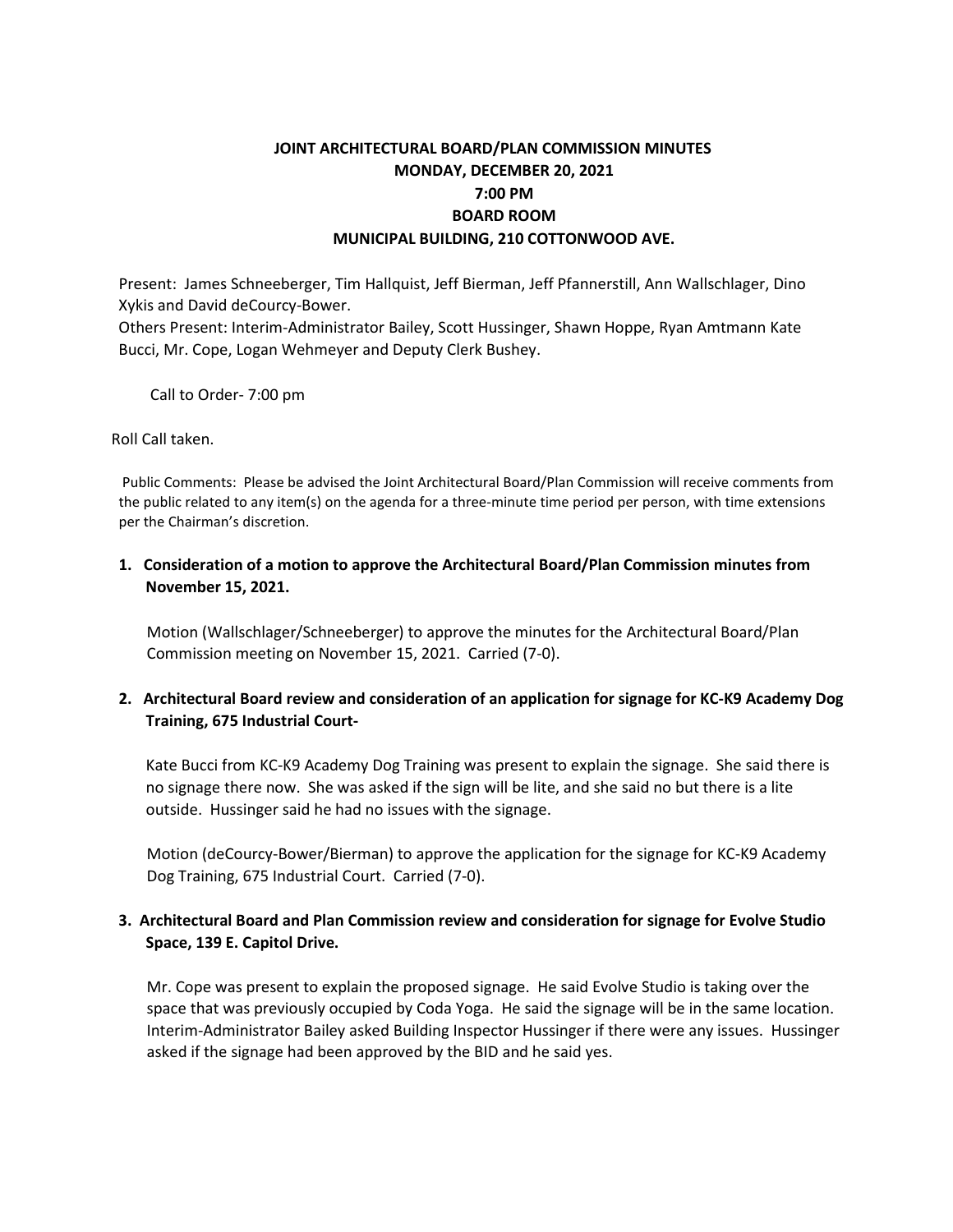Joint Architectural Board/Plan Commission Minutes Monday December 20, 2021 Page 2

Motion (Hallquist/deCourcy-Bower) to approve the signage for Evolve Studio Space, 139 E. Capitol Drive. Carried (7-0).

- **4. Architectural Board review and consideration of a request for a Conditional Use for the operation of an arcade for Sweet Dreams/Guppies Game Room, 540 Hartbrook Drive.**
	- **a. Preliminary consideration of plans for the proposed Conditional Use-**

Logan Wehmeyer from Sweet Dreams was present and explained the proposed Conditional Use. He said they are looking to expand the space next to Sweet Dreams and will have a hallway to connect the 2 areas. He said the renovation has been done minus the hallway. Wallschlager asked if he was going to have 15 arcade games and he said yes. He said they own some of the arcade games & are adding additional ones.

Wallschlager asked if he will be adding a public bathroom and he said there is an existing bathroom from the former Chiropractor, and it will be turned into a unisex bathroom. Wallschlager also asked if the door was a fire door and what if he planned to change the change the front windows at all. Logan said it is a fire door and they had put some thought into darkening the front windows. Bierman asked Hussinger if it was a fire wall and he said no. Hussinger reminded everyone that this needs a Conditional Use and if moved forward the Public Hearing date would be January 17, 2022.

# **b. Motion to set a Public Hearing to be held during the regular Plan Commission meeting January 17, 2022.**

**c.**

Motion (Hallquist/Schneeberger) to set the Public Hearing date for the Conditional Use for January 17, 2022. Carried (7-0).

## **5. Plan Commission review and consideration of a conceptual site plan for the proposed development of property located north of 1112 Lisbon Avenue-**

Shawn Hoppe was present and explained the concept plan. He would like to build 2 houses on the property with a shared driveway. He said they have been working on this plan for a while, so it works for the Village as well and proper drainage. He said he is looking for feedback on how to move forward.

Xykis asked what the size of the shared driveway would be. Hussinger said the Village of Hartland has minimum driveway standards, but this is just a concept plan and they would expect engineered plans to come before the plan commission at a later date.

Interim-Administrator Bailey said the Cul de sac that is on the drawing, that was drawn to the specifications for our plows, so he said it would be 60 ft. so it would match our plows. He said he spoke to the Fire and Police Dept about getting emergency vehicles in and out of there. Pfannerstill asked if there would be an easement for the shared driveway. Hussinger said that this layout could only occur under a PUD, he said those details the easement and all of that would be on the site plan and on the document.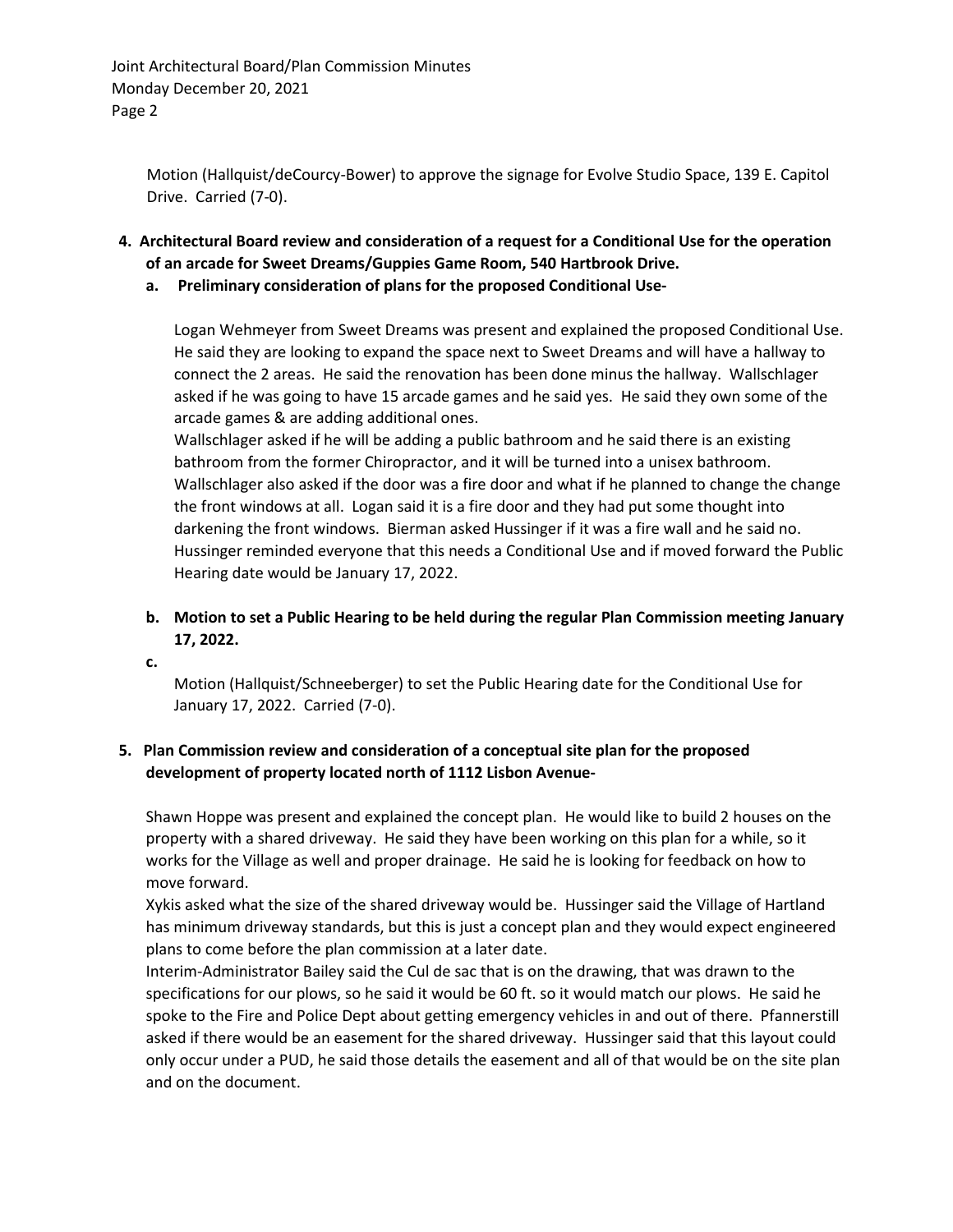deCourcy-Bower said this property has come before the plan commission before with this being the fourth time. He said the major stumbling blocks that have been encountered are that this property adjoins properties to the west.

He said when he looks at the plans here, it is the same stumbling block, does it support continued and future development of adjacent properties as currently shown in the Comp Plan. He said from his perspective this plan as shown doesn't fit that need. He said we should allow for the guidance from our Village code that says that we make sure that as propertied develop they continue to provide access to future possibilities of those properties to the west. He said it has been a stumbling block for every plan that has come before the Plan Commission for this property. He said as a village the question becomes from the Comp Plan perspective are those going to continue to show development of this area. He said that would have to be something that is addressed by engagement of all of those property owners to the west. He said if we allow this development to go forward, we stop the ability of those properties to develop. He said then essentially, we are devaluing their properties to not allow them the potential to develop as they should in our plan. He said that's why this plan doesn't meet that need. He said to try to get these properties to develop the density was increased to the west. deCourcy-Bower went on to say it is his understanding that one house could be built on this property and Hussinger said yes, one house could be built. deCourcy-Bower said that is the right the current owner has and that is to build a house on this property. He said if he wants to divide it or subdivide it, he needs to look at what the implications of doing that are for the rest of the developments.

Bierman said he agrees that it would land lock those properties.

Wallschlager said if we don't let them develop this then we are telling them they can't really sell it because we have had everything from many homes to 3 homes now to 2 homes and we are telling them you aren't going to be able to sell it because we won't approve it. She asked what more do we want. Bierman responded that they can build a home on this property and Wallschlager said that would still landlock those properties. Bierman said not if that home was in the middle of Badger drive. deCourcy-Bower said right now if they want to build a home on this property and landlock the properties to the west that is currently in their right, that is something they can do. He said as soon as we start subdividing properties down into something further than what they already are, then we need to do what we do for everybody in regard to a subdivision, we look at it and say whether this makes sense and this is what the subdivision zoning code says and what we have to look at. deCourcy-Bower commented that if we want to look at the Comp Plan, we should have a discussion and involve the neighbors to the west to say someone wants to develop something behind this lot because that is a bigger issue. He said once it is out there, he thinks the Village could be liable for landlocking properties that the plan shows developable.

There was discussion on what properties would be landlocked. Hussinger said there was a site plan that went before the Village Board not that long ago. He said it included a property off Merton Ave and the Hammer property, and it was his understanding that the owner of that landlocked piece did not want to participate in the development. Interim-Administrator Bailey said that was a conceptual plan that went before the board that had 8-10 units and that was rejected and this one was conceptually approved by the village board.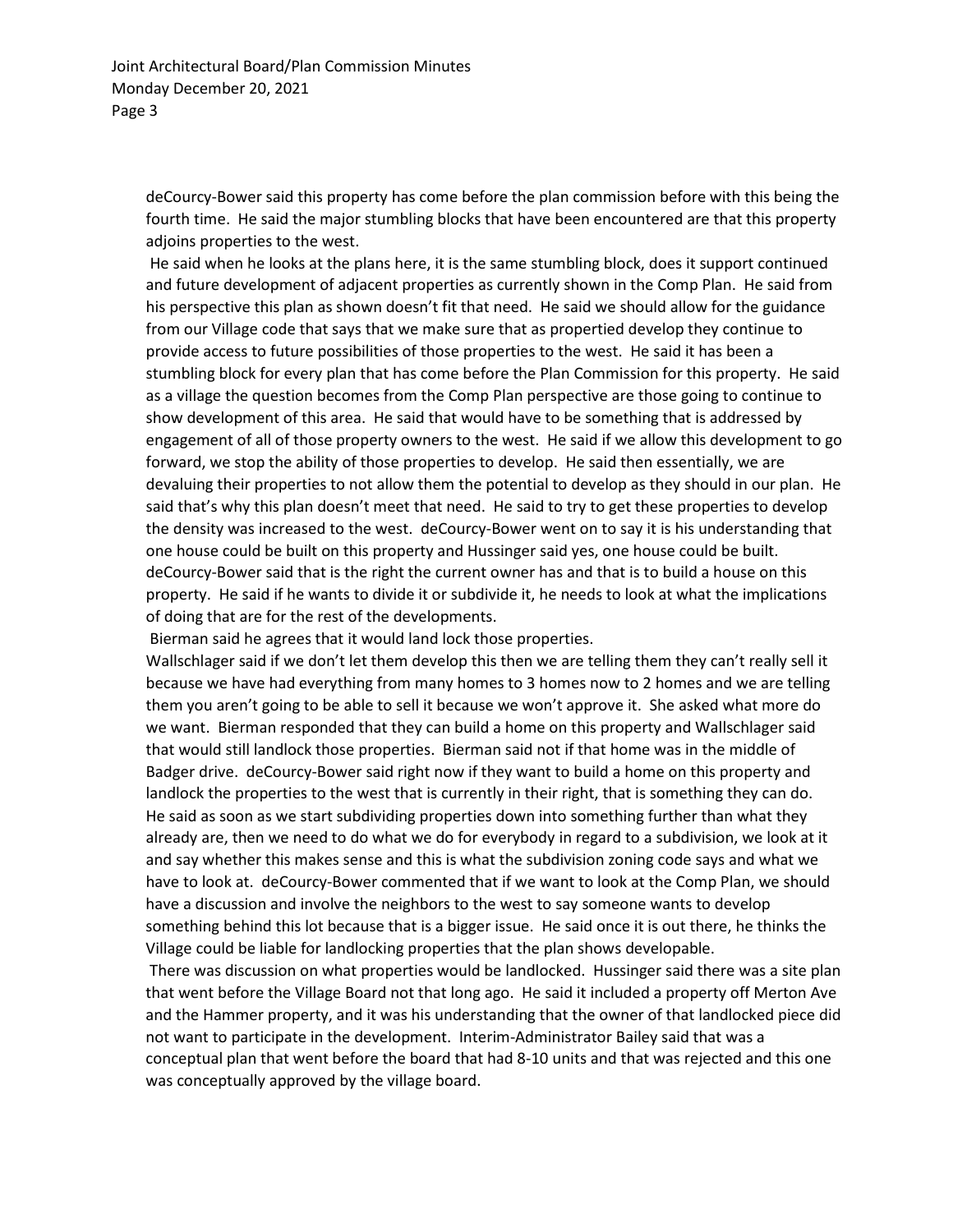deCourcy-Bower commented that he falls back on what does the Comp Plan show, what type of entities does it show on the properties to the west, and how does it tell us that these properties should be developed. He said that is what is reviewed and goes through Plan Commission approval, and ultimately has to have Village Board approval too so that is what he looks at on what kind of a decision do they want to make and does it align with what it says in the Comp plan. He said he doesn't think it is consistent. Bailey said that in the history of the Village of Hartland the Comp Plan has been amended before so it is amendable. Wallschlager said she was told that the Comp Plan is just a guide and not something written in stone. Bailey said that is correct, he said the Comp Plan, the future of what everyone involved in Hartland saw something with more density lead to the other properties, so this is a difficult property. Pfannerstill said he had to take in consider the people to the west and east and the property owners because there is a long history, he has to take into consideration the people in Lake Country Meadows. deCourcy-Bower asked the Village engineer if the roads Eagle Pass and Badger drive been completed to the Village standards. Village Engineer Amtmann said he spoke to the Village Public Works director about those two intersections. He said the concept plan before you with Eagle Pass would show an extension of the roadway with a Cul de sac for turn around movements. He said Badger Drive currently is just a dead end, so the plow plows to the end and then backs up. He said the director said on those two roads that is fine. He said the Fire chief from the standpoint of access for this proposed layout, from Eagle Pass the fire hydrant would be able to reach Badger Drive as well as Eagle Pass. He also said the ability to fight fires on what is proposed here is met and ok with the Fire Chief. He said that long term plan does show for the sewer and water to extend through for the Village to loop around. He said he has the last 3 site plans and the higher density option that wasn't approved by the board. He said the other thing for consideration is the cost to extend the Village standard road through that parcel with relatively limited area to actually develop along with sewer and water is expensive and it could possibly be prohibitive to develop those lots.

deCourcy-Bower said what he is saying is it would be prudent and fair to the property owners the west, that if we are going to revise the Comp plan then we need to be transparent about that process and engage them and make it very clear so the Village isn't held liable. He said he thinks a comp plan amendment would need to be in place if a development like this were going to take place.

Pfannerstill asked for clarification if he meant to go through the comp plan first and deCourcy-Bower said yes. Pfannerstill said typically in other developments that we have done that. deCourcy-Bower said the difference between those 2 is the change in the Comp Plan has impacted the property that has been brought before us where the change in the comp plan would be for properties not owned by the applicant coming before us. deCourcy-Bower said he wants to make they have a voice and understand the implications of that change. Wallschlager asked if they were notified on this, and deCourcy-Bower said they were notified of this development, but they were not notified of the change in the Comp Plan. Wallschlager asked if they were notified of this meeting. Bailey said this is a conceptual to see if this is even an option. He said if this is voted down by the Plan Commission, it wouldn't go any further. He said if this is something that is desired to move forward, at that point we would have that communication. Bailey said if the Plan Commission decides they like it, then we will need to reach out to these people and move forward.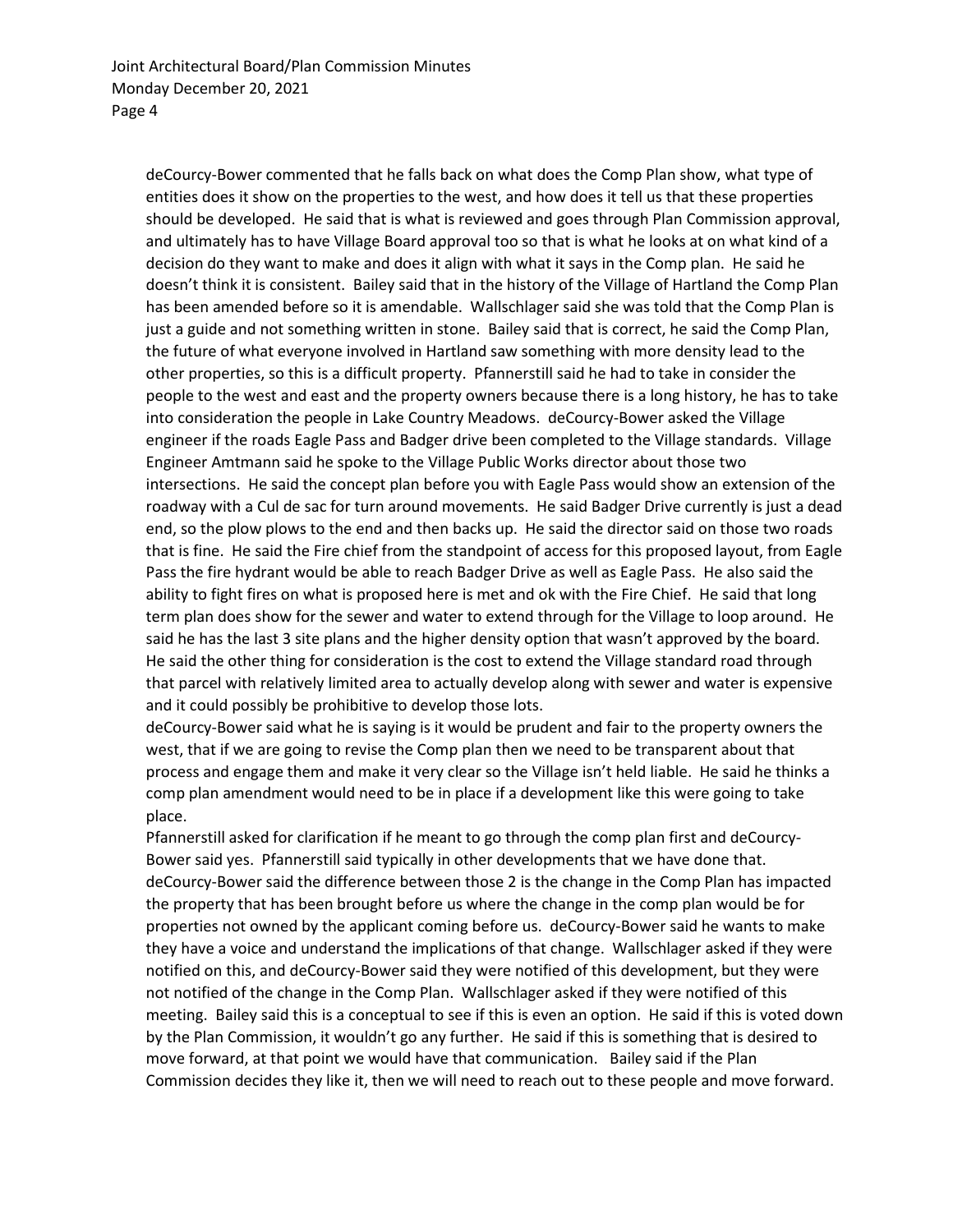deCourcy-Bower asked Amtmann per the Comp Plan how many houses could be developed on these properties? Amtmann responded 10-20. deCourcy-Bower said that is the decision we are making here, are we blocking the future development of 20 homes for the sake of 2. He went on to say that is the consideration we need to make from a Village perspective and the housing aspect. He said we hear all the time that there needs to be more affordable housing, that the prices are too high in the Village and these pieces of land have the potential to provide something more affordable in the Village. He said these are the things that go into the Comp Plan.

Wallschlager said having only 2 homes on that big piece of property would be better than 10 or 15 homes. She said like the engineer said the cost of the roads would almost make it cost prohibitive. Hallquist commented he thinks it is a 2-fold issue. He said the Comp Plan needs to be changed if that is what we are going to do, and second looking at the turn out tonight it seems like the 2 houses is better than the last couple that have come here in regard to density goes. He said he thinks the residents would appreciate the 2 houses versus the 15 or 20.

deCourcy-Bower said that is why he thinks we need to engage with the property owners to the west to make them understand that if we change the Comp Plan, we need to be transparent in the process and make sure everyone agrees on it. Pfannerstill responded he agrees we should be transparent but not everyone is going to agree. deCourcy-Bower said they should be part of the process though. Bailey asked with the Cul de sac being a public road, does that landlock those properties? Amtmann said what's on the concept plan it doesn't show the Cul de sac extending to the west so it would have to be extended further.

Bierman commented that he thinks that 2 homes could still be built on it there was an easement on Badger Drive. He said if he came in with a single home on the property, how would the Plan Commission feel on that, would they feel like it was blocking this road, where with a double lot would it work if the access for these two homes came off Badger and Eagle Pass would be a dead end the way it is now.

Bailey commented on how originally, they had a road coming off Badger and a road coming off Eagle pass and staff worked with them where they got to the joint driveway for better retention and all the water from Badger was going to flow down the street because there is no sanitary sewer there. There was more discussion on access from Badger. Amtmann commented on the water flow in that area and said it drains from north to south so where Badger Drive touches the land it jumps up about 6 or 7 ft, and it would be a significant amount of work to construct the cul de sac in that location. He said the Eagle Pass roadway with a cul de sac in that location allows the water to drain in that area in a long swale and the water would probably be held up near Eagle Pass.

Pfannerstill asked if anyone else had comments and said that moving it forward doesn't necessarily mean it is approved. He said if it were to move forward, it should be a transparent fashion.

Xykis said he agrees with Wallschlager that the gentleman work with the engineer and Hussinger to come up with a proposal that would be a compromise and then we can re-examine. He said we should also make it easy for the owner to take advantage of this property too.

deCourcy-Bower asked would it be on the plan commission to make amendments for changes to adjacent properties and Pfannerstill said that would be the Plan Commission. deCourcy-Bower said at some point we need to bring the Comp Plan in line with what we want to do as a Village. Hussinger said if we amend the Comp Plan, we are going to have to identify the two other landlocked parcels owned by properties that have road access. And an amended Comp Plan would